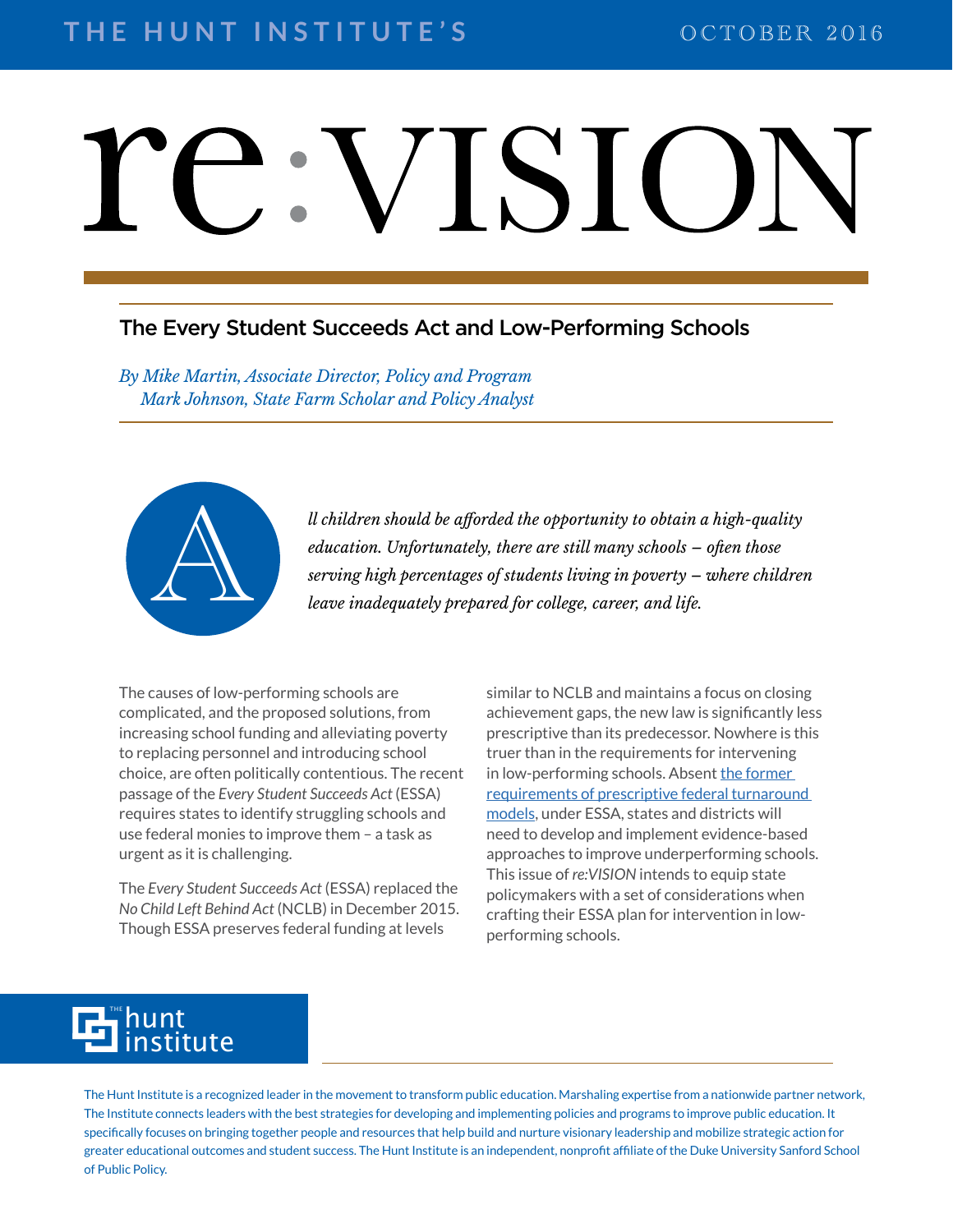## IDENTIFYING LOW-PERFORMING SCHOOLS UNDER ESSA

Under ESSA, states are required to establish indicators of student achievement and success, incorporate those indicators into a system of meaningful annual differentiation, and use that system to identify schools in need of improvement. The law requires states to identify schools for **comprehensive support and improvement (CSI)** and those that will receive **targeted support and improvement (TSI)**.



- **not less than the lowest-performing five percent** of Title I funded schools for CSI, as determined by the system of annual meaningful differentiation
- any high school that graduates less than two-thirds of its students

Support and Improvement

• any school with a **consistently underperforming subgroup** as determined by the state's system of annual meaningful differentiation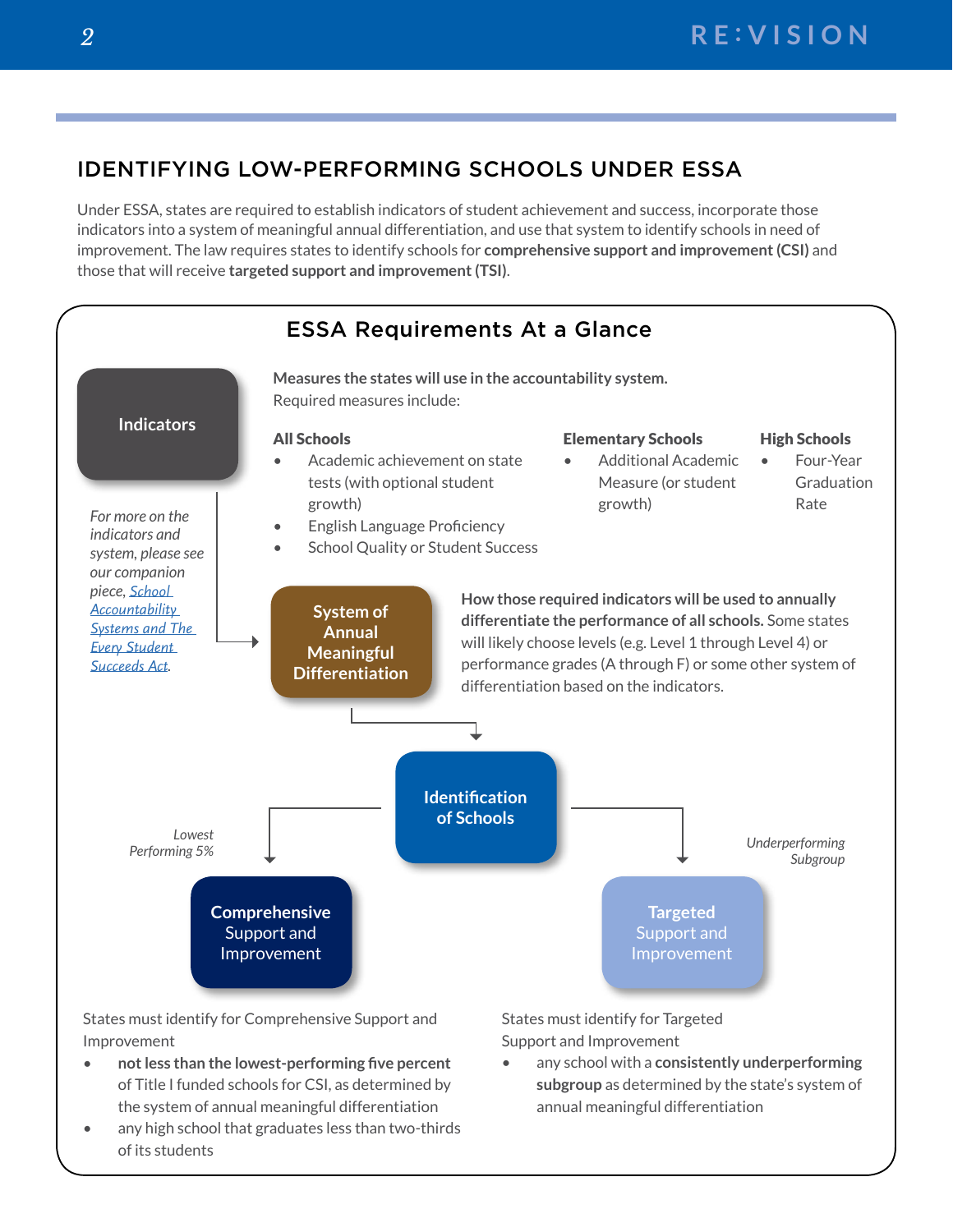#### *How are CSI schools identified?*

ESSA intends for CSI schools to be those in the most urgent need of improvement. **States must identify CSI schools at least once every three years and establish exit criteria for leaving the designation behind.** Under ESSA, schools that meet either of the following two criteria must be identified for CSI:

- **Graduation rate:** Any high school that graduates *less than two-thirds* of its students must be identified for CSI. While the national graduation rate has significantly improved over the last five years, there were still more than [1,000 high schools \(over 4 percent\) that were graduating less than six out of every 10 students.](http://all4ed.org/reports-factsheets/noaccident/) 1
- **Student outcomes:** Based on the state's system of meaningful differentiation, schools that fall in the lowest five percent of Title I funded schools must be identified for CSI.

Though ESSA gives states more interpretive license in identifying the lowest five percent schools for CSI, there are several key questions policymakers should consider:

*How many systems are making school designations in our state?*

Historically, many states have run two parallel accountability systems – one that meets federal accountability requirements and one that is state specific, such as an A-F grading system. These dual systems cause confusion for parents and frustration for educators. ESSA provides an opportunity for policymakers to bring their current accountability systems into **a single coherent system that represents the state's values and vision for schools**.

#### *How does our state weight achievement and growth?*

Many states currently use growth models in accountability systems, which give policymakers a sense of how well a school is serving students over time. Both growth and proficiency should be considered in designing systems of meaningful differentiation and identification of CSI schools. Additionally, policymakers may want to consider identifying schools with exceptionally low overall status (in the same way the law requires the identification of schools with graduation rates below 66.6 percent regardless of how the graduation rate is changing over time.)

#### *Snapshot:* **School Improvement Efforts From Across the States**

#### *Houston*

Houston Independent School District's (HISD) **Apollo 20** program was developed to improve low-performing traditional public schools through the implementation of five "best practices" from successful charter schools. $^2$ Apollo 20 schools were required to replace the principal, provide additional tutoring for students performing below grade level, lengthen the school day and year, administer frequent interim and benchmark assessments, facilitate training on the effective use of data, and set clear accountability expectations for school leadership. Evaluations of the program found mixed results, with positive gains in the case of math scores and little to no effect on reading scores.

#### *How are TSI schools identified?*

Under ESSA, schools with consistently underperforming subgroups must be identified for TSI. In the case of NCLB, every subgroup had to meet the same yearly targets progressing toward 100 percent proficiency. In the case of ESSA, **states must identify any school that, by the stateestablished definition, has one or more consistently underperforming subgroups**.

**Comprehensive**  Support and Improvement

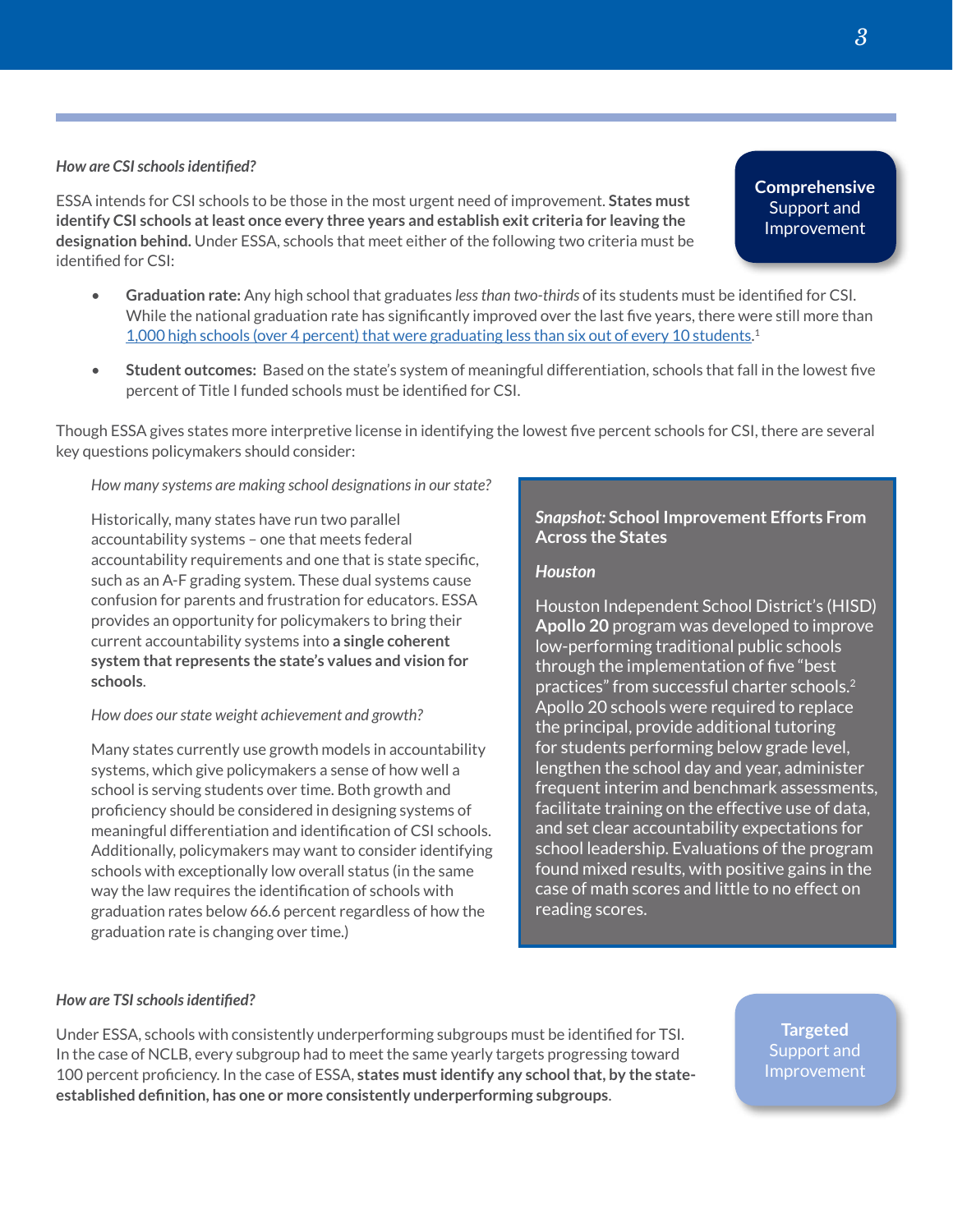*<sup>4</sup>* **R E : VISION**

As each state considers its definition of consistently underperforming subgroups, there are several questions policymakers should consider:

*What is a consistently underperforming subgroup?* 

Current proposed regulations specify how states can define under-performing subgroups, but ultimately allow the state flexibility. Suggested methods in the proposed regulations for defining subgroup underperformance include:

- A subgroup that is failing to meet interim progress measures or is not on track to meet the state-designed long-term goals;
- A subgroup of students that is performing at the lowest performance level on at least one indicator;
- A subgroup that is below a state determined threshold; or
- A subgroup that is performing significantly below the state average for all students.

The state can propose another method as well. Importantly, the above methods represent different levels of urgency – with the first method being most similar to the exacting demands of NCLB and most likely to ensure, over time, that every school where achievement gaps are not closing will be identified.

#### *Does our state's definition adequately identify schools with persistent achievement gaps?*

NCLB allowed schools to be identified as meeting expectations only if every subgroup met targets for the percent of students achieving proficiency. Though ESSA offers states a chance to rethink accountability and intervention in schools, the flexibility introduces the risk that states might turn the spotlight away from persistent achievement gaps. Policymakers should, with the help of civil rights groups and disability rights organizations, design overall systems of meaningful differentiation that include the outcomes of historically underperforming subgroups, explicitly in summative ratings of all schools as well as in identifying CSI and TSI schools. Importantly, a provision in the law requires that any school with a subgroup that, on its own, performs at a level that would fall into the lowest five percent of schools, must identify resource inequities to be addressed in their intervention plans.

#### *Snapshot:* **School Improvement Efforts From Across the States**

#### *Tennessee*

In Tennessee, efforts funded by Race to the Top to turnaround low-performing schools have taken the form of both district-led **Innovation Zone** (i-Zone) schools and the formation of a state-led **Achievement School District** (ASD), in which schools are either directly-run by the state or turned over to a charter management organization (CMO). According to a report by researchers from Vanderbilt University, Tennessee's i-Zone reform has shown promise as a strategy for improvement.<sup>3</sup> i-Zone schools remain under the control of the local education agency (LEA) but are given charter-like levels of flexibility to implement reforms. Results for iZone schools suggest positive and statistically significant effects on student achievement across all subjects. The effects of ASD schools on student achievement, on the other hand, have been, for the most part, statistically insignificant. However, as mentioned in the Vanderbilt report, it may be too early to judge the longer-term effects of the intiative.

The identification and intervention in TSI schools reinforces what many consider the most important legacy of NCLB – **the disaggregation of achievement data by race, economic status and disability status and accountability for the performance of each subgroup**.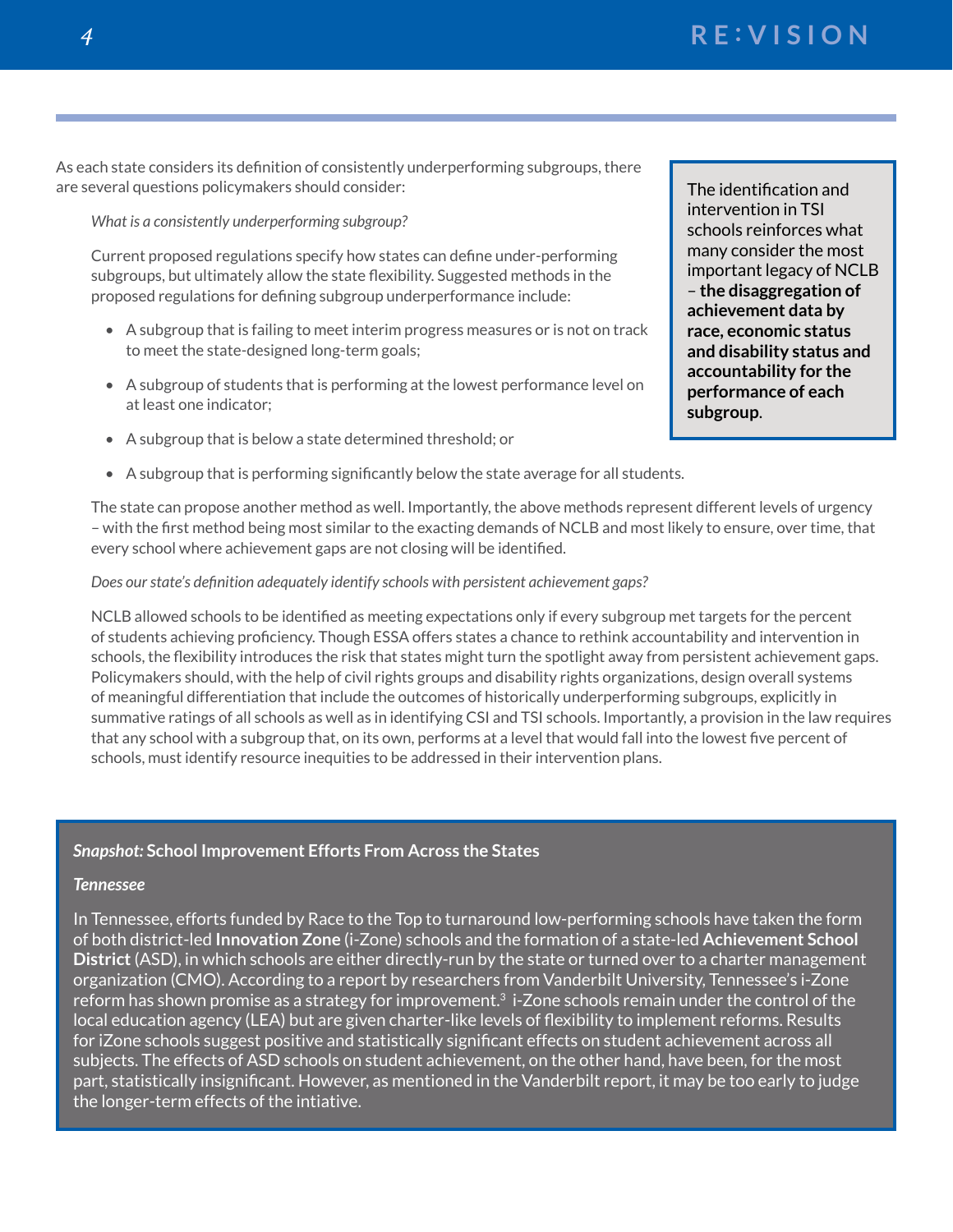## INTERVENING IN LOW-PERFORMING SCHOOLS UNDER ESSA

After the state identifies schools for CSI and TSI, states, districts and schools must act to achieve sustainable, significant improvement within the identified schools by designing improvement plans, establishing funding, and clearly laying out exit criteria.

#### **Improvement Plans**

Unlike previous federal programs, which required specific interventions and turnaround models in low-performing schools, ESSA outlines basic tenets for intervention in both CSI and TSI schools but leaves the specifics up to the state and districts. At a minimum, a LEA's plans must



#### **Funding**

ESSA requires that states set aside seven percent of their Title I Part A funding to support interventions in CSI and TSI schools. States have the option of distributing the grant funding through formula grants or competitive grants. Current draft regulations require that schools identified for CSI receive at least \$500,000 annually and those identified for TSI receive \$50,000 annually.

Additionally, in allocating funds, states must give priority to LEAs that

- Serve high numbers, or a high percentage, of schools implementing CSI or TSI plans;
- Demonstrate the greatest need; and
- Demonstrate the strongest commitment to using the funds to enable lowest-performing schools to improve.

**Exit Criteria.** States and LEAs must monitor the improvement plans and determine the time line and criteria for exiting CSI and TSI status. In CSI schools, the timeline for the application of exit criteria cannot exceed four years. If the school has not met the state-determined exit criteria, the school will be required to take more rigorous state-determined interventions.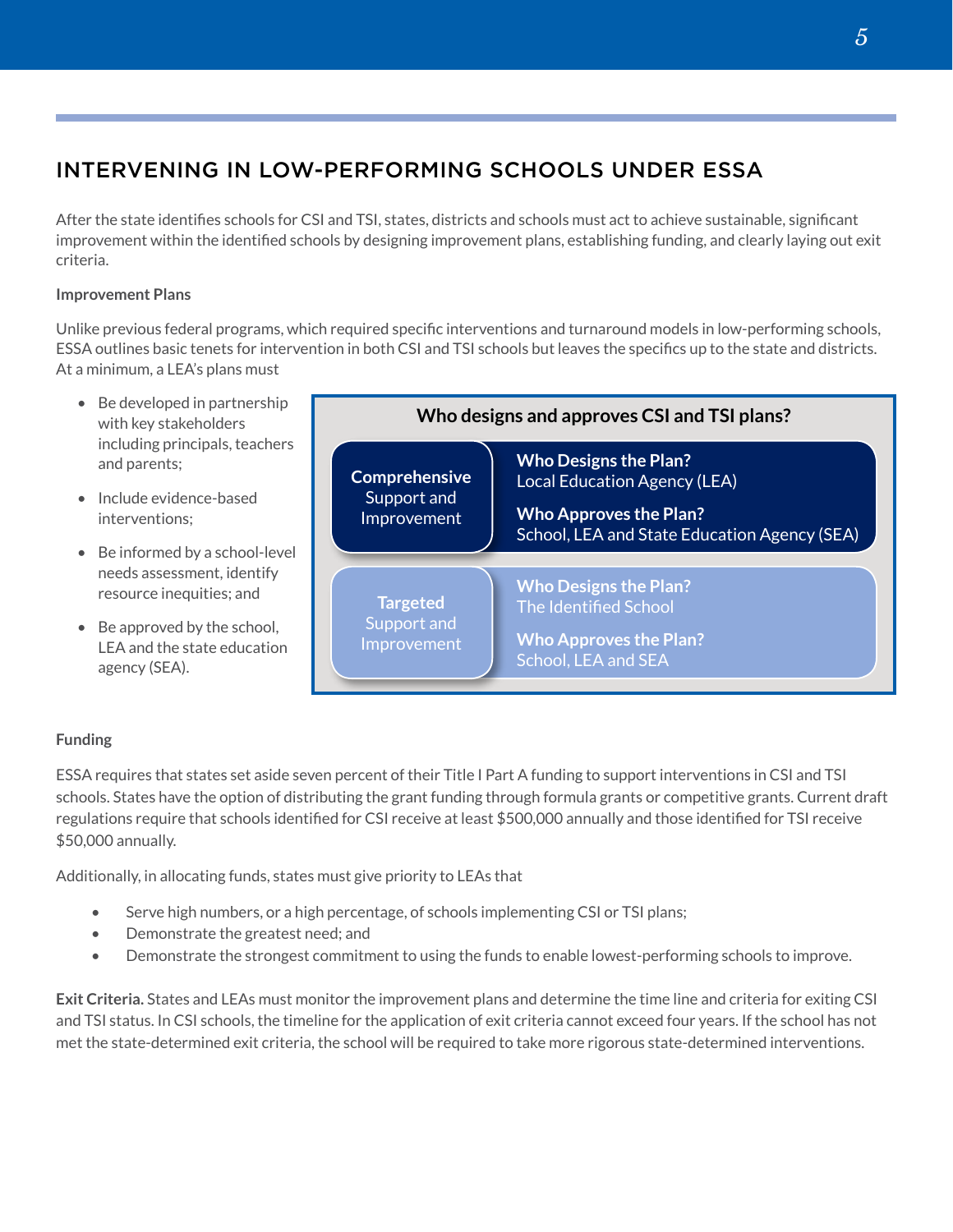#### *Snapshot:*

#### **School Improvement Efforts From Across the States**

#### *New Orleans*

One of the most publicized efforts to improve high-need schools has been the New Orleans R**ecovery School District** (RSD). Created by the Louisiana Legislature in 2003, the RSD allows the state to take over the operations of low-performing traditional public schools statewide and transform them into charter schools. Following the tragedy of Hurricane Katrina in 2005, the state legislature made the decision to transfer more than 100 low-performing Orleans Parish schools to the RSD.4

Ten years after the hurricane, a report by New Schools for New Orleans and Public Impact described students in New Orleans as performing "better than ever."<sup>5</sup> Positive indicators cited in the report included more students on grade level, more students graduating on time, and fewer students trapped in lowperforming schools. However, despite these improvements, the authors cautioned the reader not to "confuse progress with success." According to the report, there is still much work to be done to raise the quality of New Orleans' public school system – especially given the fact that RSD remains "a below-average school district in a bottom-performing state." Moreover, according to findings published by a center at Stanford University, data suggest that the RSD has given rise to a set of schools that are decidedly variable in quality and are "highly stratified by race, class, and educational advantage."6 Senate Bill 432, passed in May of 2016, will return control of many RSD schools back to the Orleans Parish School Board. These schools will maintain much of their decision-making autonomy in matters of personnel, curriculum and other operations.

#### **SYNOPSIS: INTERVENTIONS IN LOW-PERFORMING SCHOOLS**

What do we know about successful school-level strategies for improving low-performing schools? What should school improvement look like on the ground? Various organizations have developed frameworks of recommendations based on analyses of the commonalities found among schools that have had success improving outcomes for students. Three examples of this type of framework are the ones offered by the [Institute of Education Sciences](http://eric.ed.gov/?id=ED501241) (IES), the [U.S. Department of Education](http://www2.ed.gov/policy/elsec/guid/esea-flexibility/index.html) (USED), and [the Century Foundation.](https://tcf.org/assets/downloads/Anrig_LessonsFromSchoolImprovementGrants.pdf)<sup>7</sup> Several common themes emerge from these frameworks, providing insight into potential strategies for school intervention under ESSA.

- **Leadership**. Ensure strong leadership by focusing on the identification, preparation, recruitment and retention of school leaders with the skills, knowledge, and dispositions to lead change. In addition, provide the principal with operational flexibility in the areas of scheduling, staff, curriculum, and budget.
- **Teachers and Staff**. Prepare, recruit, develop, and retain teachers with the knowledge, skills and dispositions to succeed in high-needs schools. This will also require that measures are taken to ensure that teachers feel supported, valued and empowered while working in these schools.
- **Instruction**. Ensure that teachers are using research-based, rigorous instruction and are held to high standards. Focus on improving instruction through ongoing professional and data-driven collaboration.
- **Time**. Redesign the school day, week, or year so as to increase time for student learning and teacher collaboration.
- **Culture**. Establish a safe and orderly school environment that effectively supports the social, emotional, health, and learning needs of all students.
- **Community**. Develop and maintain mechanisms for meaningful family and community engagement.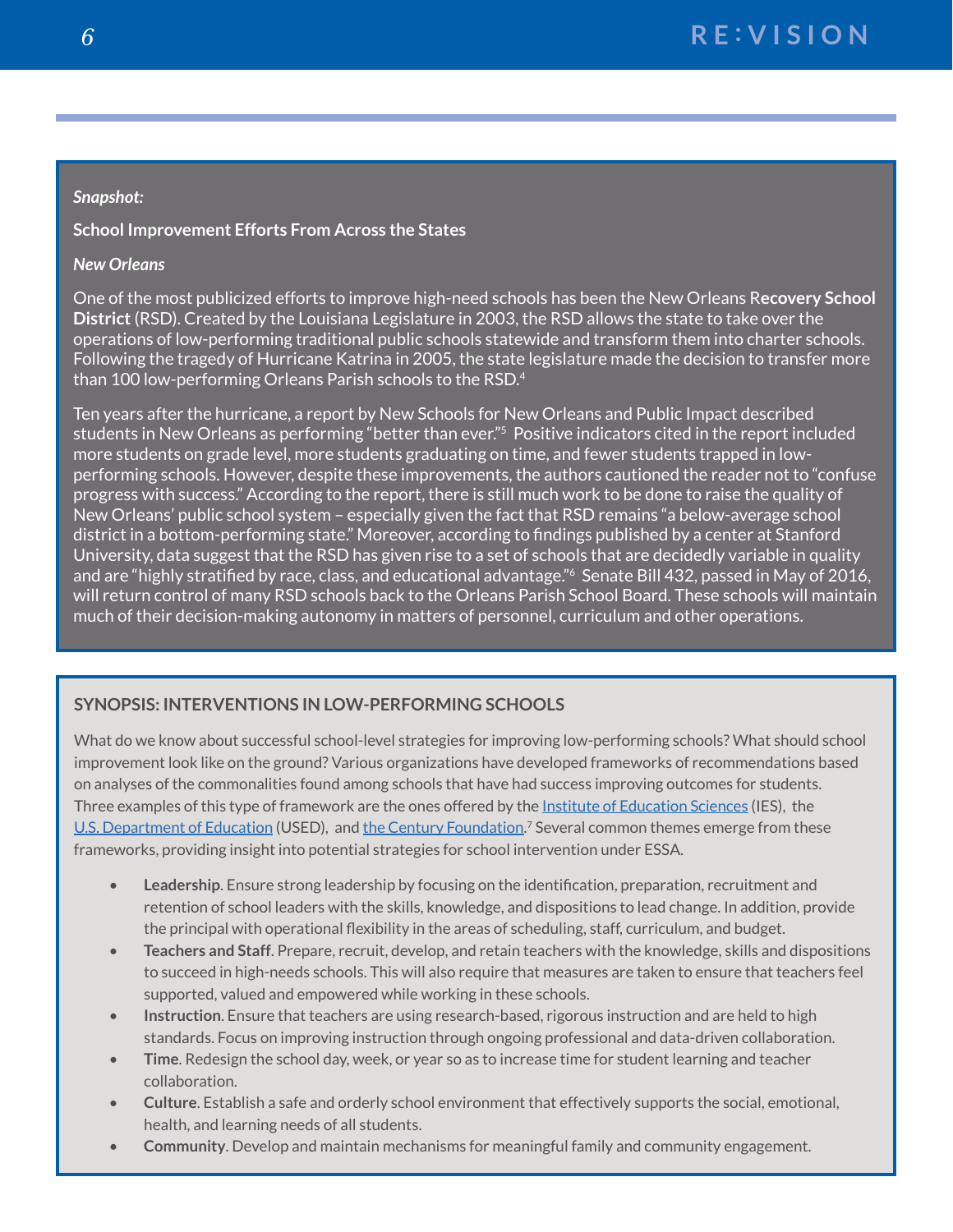## CONCLUDING POLICYMAKER CONSIDERATIONS

The work to improve low-performing schools is central to the goal of ensuring every student, regardless of his or her zip code, has an opportunity to achieve a great education. ESSA requires that states use a significant amount of Title I money for this task - but resources of this size (and larger) have been dedicated to this task in the past with limited impact on student achievement. As states determine their approach to supporting LEAs and schools, success is likely dependent on a few important state considerations:

#### **Plan with Urgency**

Past data indicate that schools have typically taken the least radical options when restructuring.<sup>8</sup> Absent the influence of the federal turnaround models, which suggested significant changes (sweeping personnel replacement, new leadership, chartering), it is imaginable that LEAs and schools might take only marginally aggressive steps when intervening. **States will want to establish guidelines or requirements that ensure LEA plans match the urgency of the under-performance that led to identification.** 

#### **Stakeholder Involvement**

ESSA explicitly requires that the state education agency – who submits the final plan – develop the state's ESSA plan in consultation with many stakeholders, including practicing educators, parents, and both the governor and state legislature. Nowhere is this more important than in devising how the state will support and improve lowperforming schools. In many states, different governmental bodies have championed different policy responses to low-performing schools – often with little coordination and communication. SEAs must proactively gather input and plan for the ongoing engagement of policymakers and practitioners in designing intervention strategies. **Policymakers, particularly state legislators and state board of education members, must engage fully in the direction, design and ownership of the state's plan.**

#### **Plan with Evidence**

ESSA requires that LEAs use evidence-based strategies in planning improvement efforts. The [law establishes tiers for the quality of the evidence for](http://education.jhu.edu/edpolicy/newsroom/CFCEvidence-BasedProvisions%207%2019%2016.pdf)  [particular actions or intervention.](http://education.jhu.edu/edpolicy/newsroom/CFCEvidence-BasedProvisions%207%2019%2016.pdf) CSI and TSI plans must use interventions from the top three tiers of evidence. **States may want to issue guidance for LEAs and schools about using evidence to design CSI and TSI plans, or even design a menu of interventions with the strongest evidence base.** 

#### **Focus on Educators and Instruction**

While there is much to be learned about what it takes to successfully intervene in low-performing schools, many researchers and practitioners have concluded that the effectiveness of the educators and leaders in the building and the quality of instruction happening in classrooms is at the heart of school improvement. All frameworks for intervention identify great school leaders and talented, dedicated teachers as the starting place for improvement. That means recruiting, preparing, supporting, evaluating and retaining effective teachers and leaders in the most challenging schools. **Policymakers should ensure that the state plans, and resources for implementing those plans, place supports for effective educators and quality of instruction at the center of any reforms or interventions in CSI and TSI schools.**